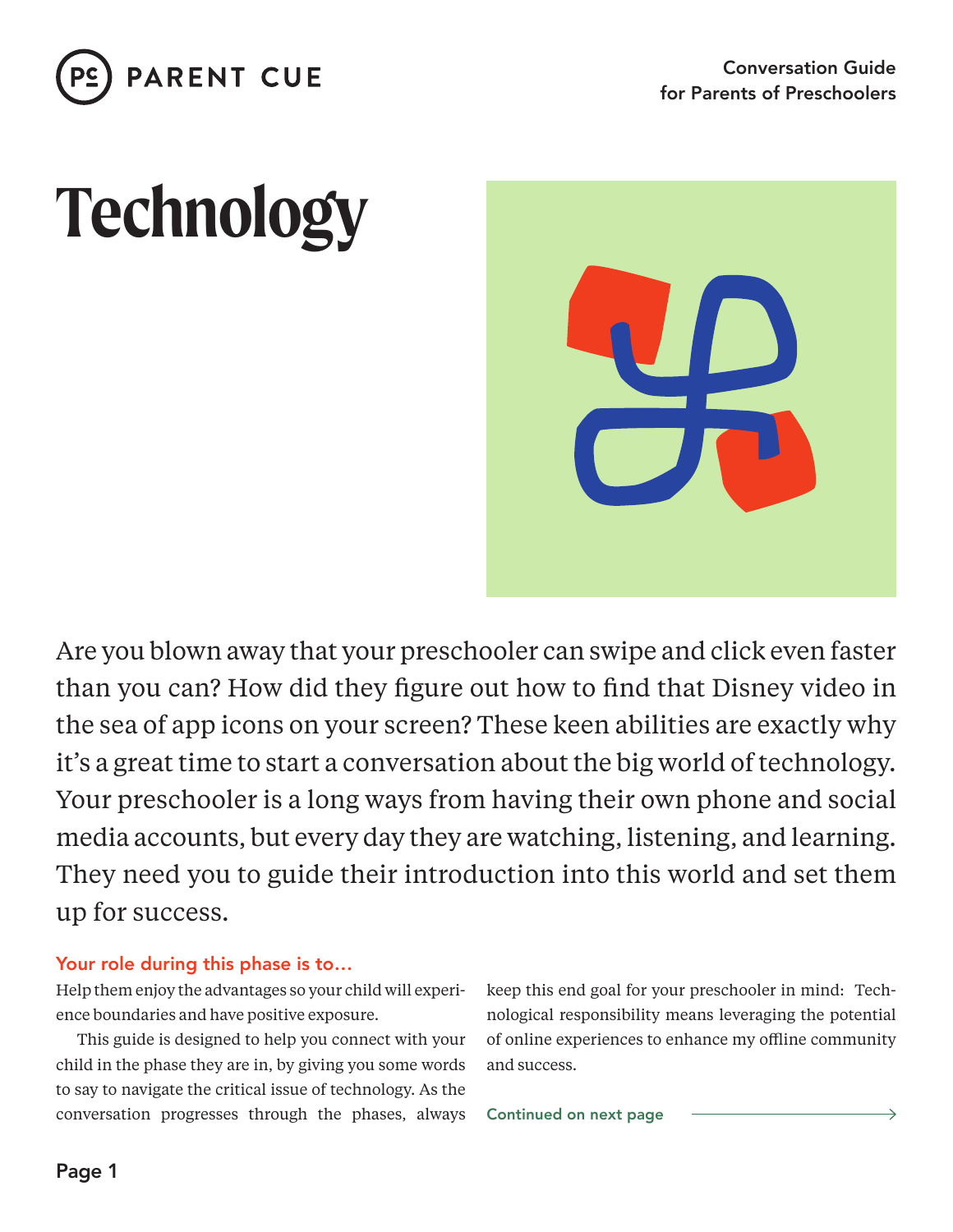## **Tips to Help Preschoolers Navigate Technology**

Every phase is a timeframe in a kid's life when you can leverage distinctive opportunities to influence their future.

#### In the new baby phase…

#### (YOU) THINK THINGS LIKE

- "Does it really matter if I forgot to record the last feeding in the app?" (Answer: No. As long as the baby ate, she doesn't care.)
- "Is there anyone out there who can relate?" (Use technology to connect to other adults.)

"Look at this baby!" (Take as many photos as you like. You will enjoy seeing them later.)

## **Remember**

The preschool years are the years you want to embrace their physical needs. They need to be physically close to you so use screen time as opportunities for 'lap time' where you can cuddle and share the experience. In this phase, your child thinks like an artist, and you can help them learn by engaging their senses through what they see and hear. Remember that screen time doesn't have to be isolating but can be used to stimulate great moments together. Stay informed. Stay involved. Start the conversation.

### In the following preschool years…

#### SAY THINGS LIKE

- "No juice by the computer."
- "Tablets don't go in the bathtub."
- "Let's turn off the TV now."
- "I'm texting Grandma to ask a question." (Talk openly about technology as you use it.)
- "I put my phone away when we are eating so we can talk to each other." (Set limits for screen time.)
- "You need to ask before you use the computer." (Know when they are on a device and what they are using it to do.)
- "Let me show you what a galaxy looks like." (Use technology to enhance your conversations.)
- "Let me see what you did." (Show interest in what they do with technology.)
- "It's time for you to put the tablet away."

**Continued on next page**